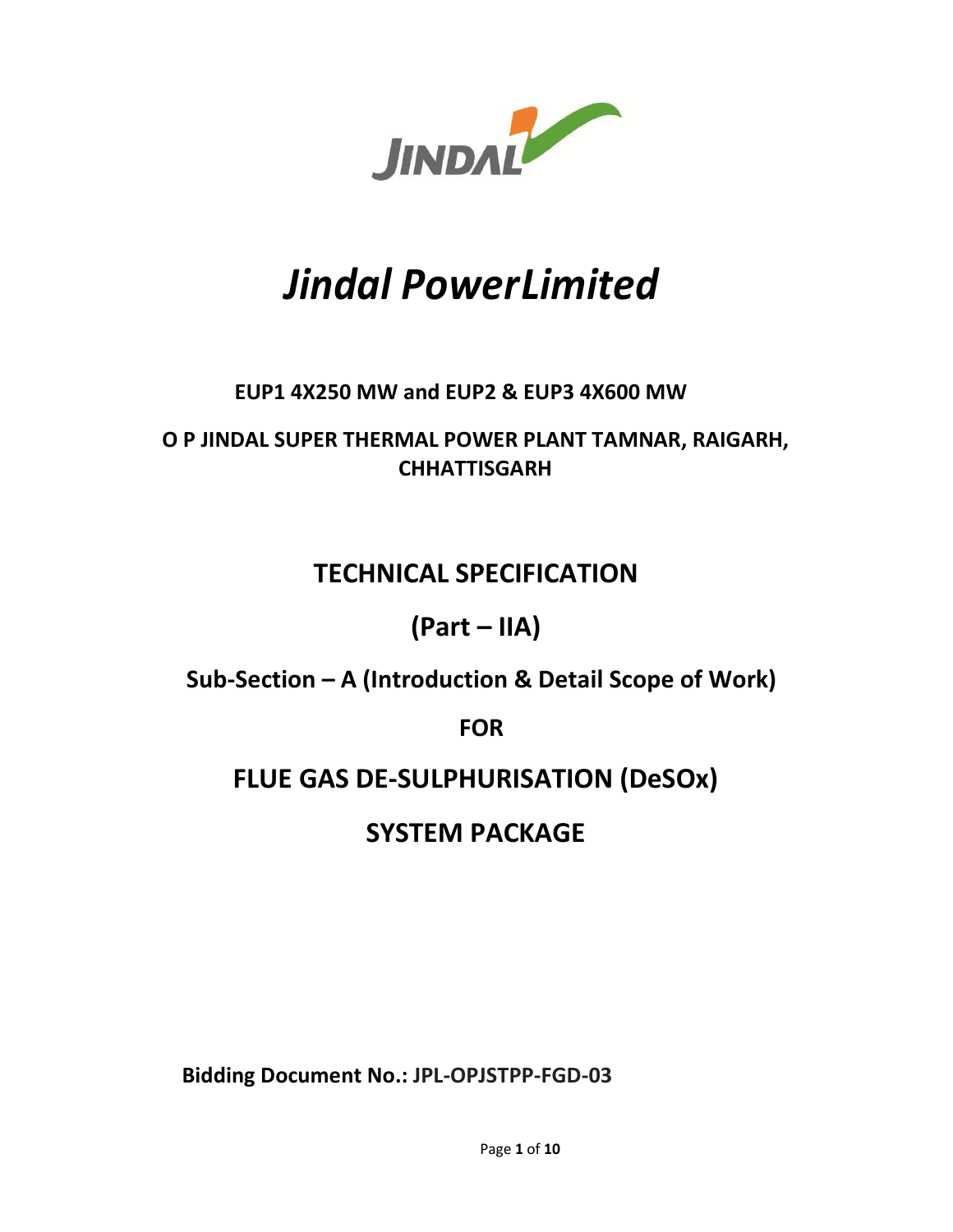

#### **1.00 Project Information**

As per the new Indian law published by Ministry of Environment, Forest and climate change (MoEF & CC) vide notification dated 07.12.2015 emission norms for the thermal power plants have been revised drastically which leads to reduction of permitted emission level values in respect of various parameters including suspended particulate matter (PM10), SOx, NOx and Mercury. Details are as under

| <b>Item</b>     | Installed before<br>31.03.2003 | Installed in the<br>period<br>01.01.2003-<br>31.12.2016 | Installed after<br>01.01.2017 |
|-----------------|--------------------------------|---------------------------------------------------------|-------------------------------|
| PM[mg/NM3,STP]  | 100                            | 50                                                      | 30                            |
| SO2[mg/NM3,STP] | 600(<500MW)<br>200(>=500MW)    | 600(<500MW)<br>200(>=500MW)                             | 100                           |
| NOx[mg/NM3,STP] | 600                            | 300                                                     | 100                           |
| Hg[mg/NM3,STP]  | $0.03$ ( $>=500$ MW)           | 0.03                                                    | 0.03                          |

**All our units of EUP1 4X250 MW and EUP2 & EUP3 4X600 MW units are commissioned during the period year 2007 to 2016.** 

The timelines identified for JPL TPP are as under;

| For 600 MW Units                                              |                                             |          |        |          |
|---------------------------------------------------------------|---------------------------------------------|----------|--------|----------|
| <b>UNITS</b>                                                  | U#1 600 MW U#2 600 MW U#3 600 MW U#4 600 MW |          |        |          |
| <b>FGD</b><br><b>IMPLEMENTATION</b><br><b>PLAN AS PER CEA</b> | Mar-21                                      | $Dec-21$ | Mar-22 | $Jun-22$ |

**For 250 MW Units** 

| <b>UNITS</b>                                                  |        | U#1 250 MW U#2 250 MW U#3 250 MW U#4 250 MW |        |        |
|---------------------------------------------------------------|--------|---------------------------------------------|--------|--------|
| <b>FGD</b><br><b>IMPLEMENTATION</b><br><b>PLAN AS PER CEA</b> | Mar-22 | Mar-22                                      | Jun-22 | Jun-22 |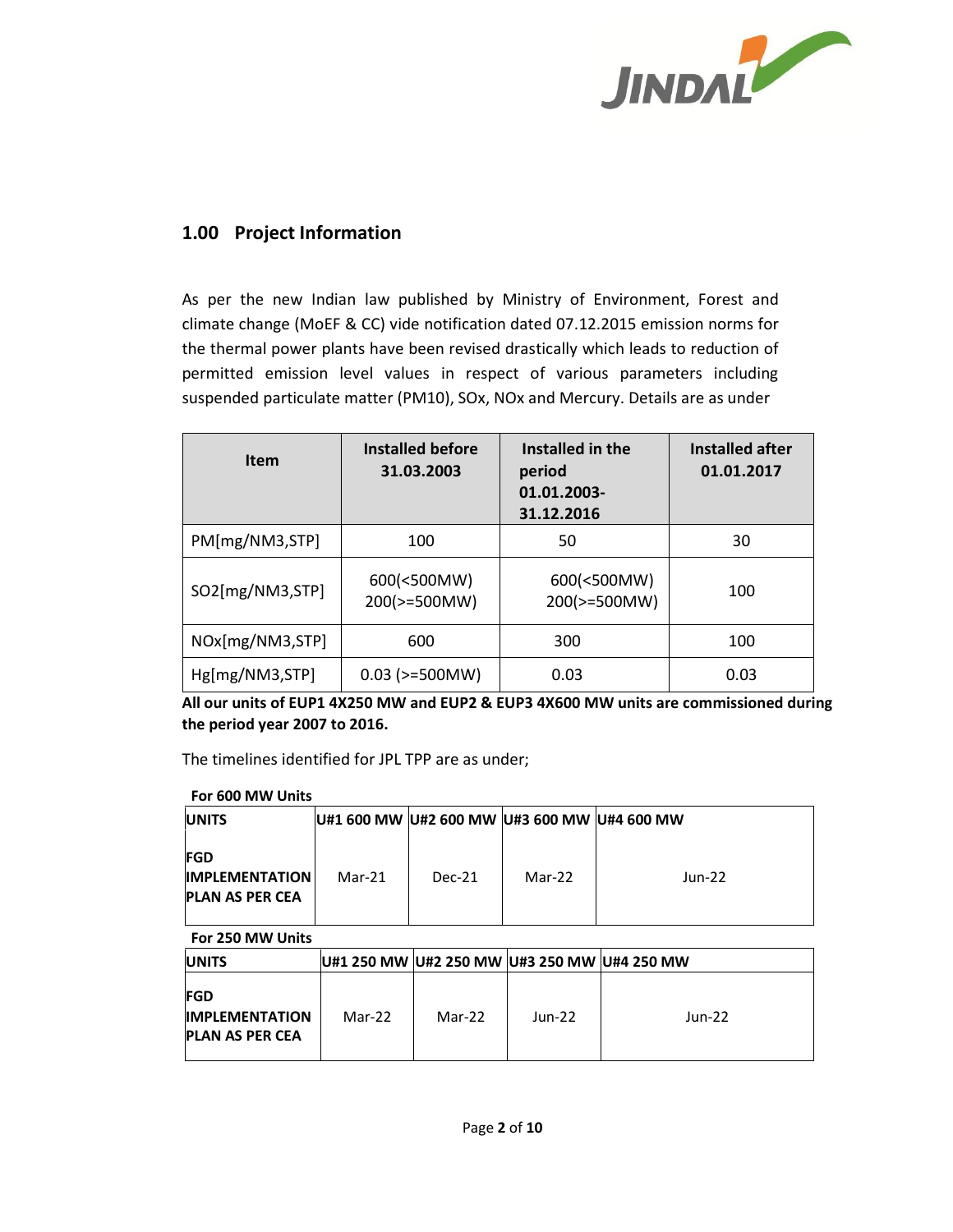

As per feasibility study done by Owner's Consultant & CEA recommendations, proposed emission control technology for these TPPs is as below:

| <b>Plant Name</b>          | De Sox System                                                                                                                                                                       |
|----------------------------|-------------------------------------------------------------------------------------------------------------------------------------------------------------------------------------|
| Tamnar 4x250MW<br>(EUP-1), | Wet limestone Forced Oxidation FGD<br>$\overline{\phantom{0}}$<br>Semi Dry / Dry Flue Gas Desulphurization<br>$\qquad \qquad -$                                                     |
|                            | System<br>Ammonia based FGD                                                                                                                                                         |
| Tamnar 2x600MW<br>(EUP-2), | Wet limestone Forced Oxidation FGD<br>$\overline{\phantom{0}}$<br>Ammonia basedFGD<br>$\overline{\phantom{0}}$<br>Sorbent Polymer Catalyst Technology<br>$\qquad \qquad -$          |
| Tamnar 2x600MW<br>(EUP-3), | Wet limestone Forced Oxidation FGD<br>$\qquad \qquad -$<br>Ammonia based FGD<br>$\qquad \qquad \blacksquare$<br>Sorbent Polymer Catalyst Technology<br>$\qquad \qquad \blacksquare$ |

JPL is open to all available Technologies viz. Semi Dry / Dry FGD, Limestone based FGD, Ammonia based FGD, and Sorbent Polymer Catalyst. Technology vendors are required to prepare their proposal based on the technology they would like to recommend for EUP-1, EUP-2 and EUP-3 separately. Bidders may accordingly choose any of the technology mentioned here under.

#### **2.0 BRIEF DESCRIPTION DIFFERENT TECHNOLOGIES FOR REDUCING SULPHUR DIOXIDE EMMISION**

#### **2.10 Wet limestone Flue Gas Desulfurization**

In this technology, limestone is used as reagent, which is ground in the mill and mixed with water to make slurry and sprayed on the absorber through nozzles. The flue gas coming out from the ID fan is sent to absorber where it reacts and forms the gypsum. The cleaned flue gas is sent to the chimney. The system is a once-through, wet type in which the SO2gas is permanently bound by the sorbent which must be disposed of as a by-product, gypsum. The by-product is produced is wet in nature, and flue gas leaving the absorber is saturated with moisture.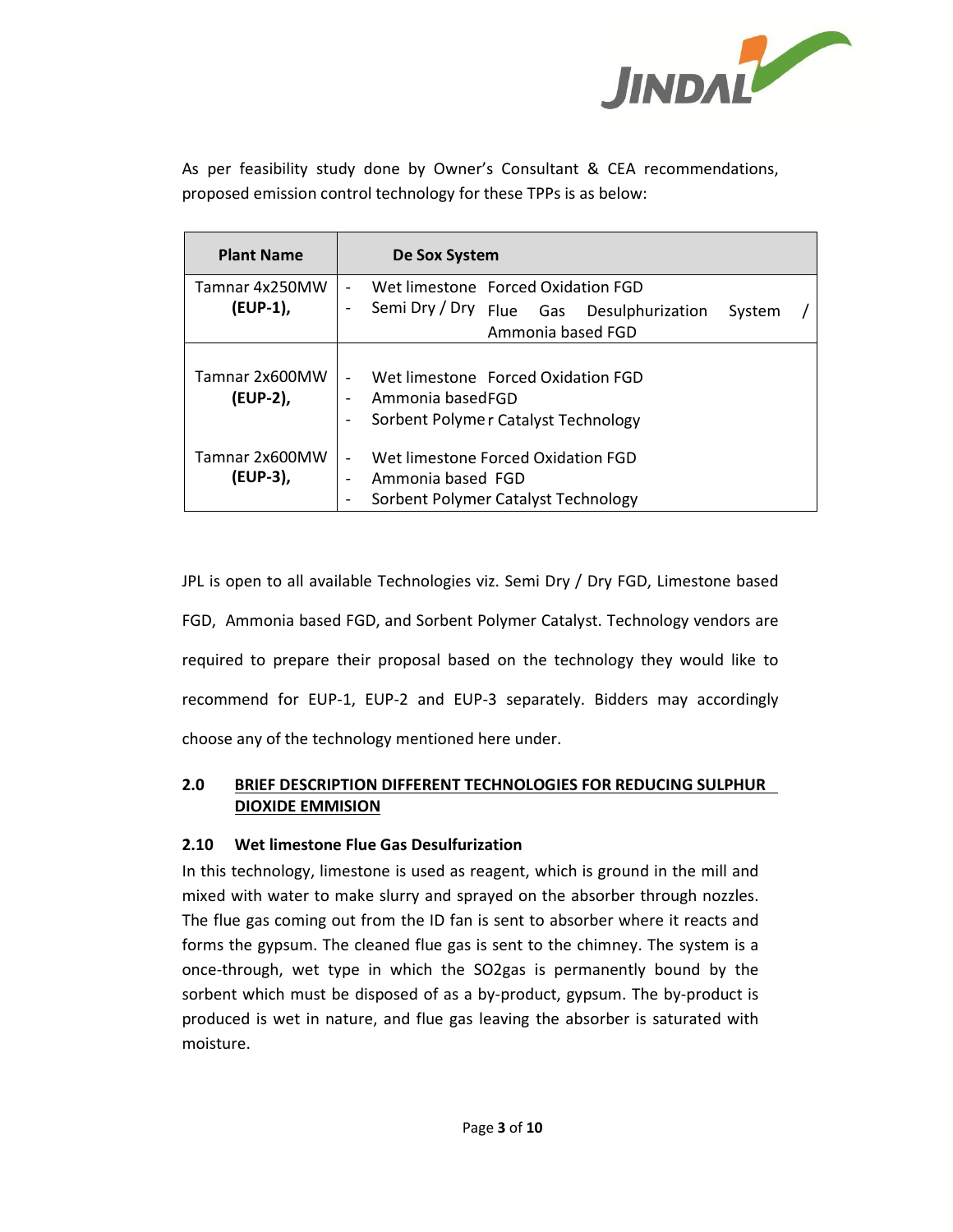

Vendor to consider an option of not generating gypsum as by-product. Vendor to plan to dispose off FGD by-product slurry together with the fly ash via existing ash slurry.

Chemical reactions taking place are given below,

- i) Absorption:  $SO2+H2O \rightarrow H2SO3$
- ii) Neutralization: CaCO3 + H2SO3  $\rightarrow$  CaSO3 + CO2+ H2O
- iii) Oxidation: CaSO3+  $1/2O2 \rightarrow CaSO4$
- iv) Crystallization: CaSO4+ 2H2O  $\rightarrow$  CaSO4.H2O

#### **2.20 Semi Dry/ Dry Flue Gas Desulfurization**

This technology use lime slurry as reagent. The lime (slaked or quick lime) is mixed with water at a controlled rate to maintain a high slaking temperature that helps to generate fine hydrates of lime with high surface area. The flue gas post ESP enters the spray dryer absorber where gas stream is cooled by the reagent slurry spray. The mixture then passes through the fabric filter for removal of particulate before entering the ID fan. A portion of the un-reacted lime, gypsum and the reaction products collected in the fabric filter is mixed with water and returned to the process as high solid slurry. The remaining solids are directed to a storage silo for by product. The by-product is semi-dry/dry in nature and flue gas leaving the absorber is not fully saturated with moisture

Primary reactions in the spray dryer are as follows:

- i) Ca(OH)2+ SO2 CaSO3.1/2H2 + H2O
- ii) Ca(OH)2+SO3 + H2O CaSO4.2H2O
- iii) CaSO3 +1/2 O2 CaSO4

#### **2.30 Ammonia Based FGD System**

In Ammonia based FGD process, ammonia with high reactivity is used as absorbent to capture  $SO_2$  in the flue gas, and the by-product of the process is ammonium sulfate fertilizer.

 $SO_2 + H_2O + xNH_3$  (NH<sub>4</sub>) x H<sub>2</sub> x SO<sub>3</sub> (1)  $(MH_4) \times H_2 \times SO_3 + \frac{1}{2}O_2 + (2-x) \cdot NH_3$  ( $(MH_4) \times SO_4$  (2)

Page **4** of **10**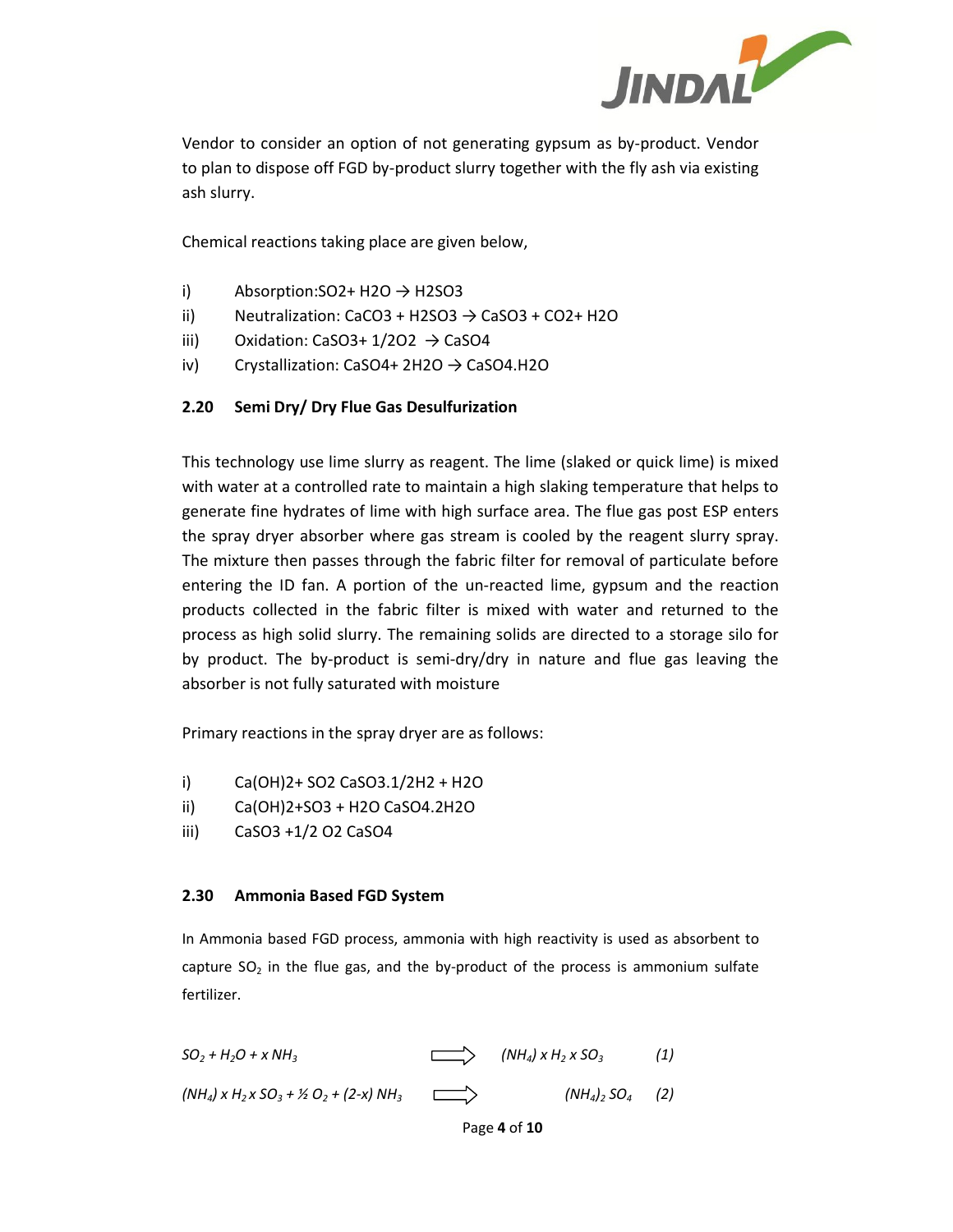

| $SO_2+H_2O \leftrightarrow H_2SO_3$                                         | Dissolution of SO2    |
|-----------------------------------------------------------------------------|-----------------------|
| $H_2SO_3 + NH_3 + H_2O \longrightarrow (NH_4)_2SO_3$                        | <b>Neutralization</b> |
| $(NH_4)_2SO_3+H_2SO_3$ $\longrightarrow$ $NH_4HSO_3$                        | Neutralization        |
| $(NH_4)_2SO_3+Y_2O_2 \longrightarrow (NH_4)_2SO_4$                          | Oxidation             |
| $NH_4$ HSO $_3$ +½ O $_2$<br>$\rightarrow$ NH <sub>A</sub> HSO <sub>A</sub> | Oxidation             |
| $NH_{4}HSO_{4}+NH_{3}+H_{2}O \longrightarrow (NH_{4})_{2}SO_{4}$            | <b>Neutralization</b> |

Reaction (1) shows SO2 dissolution in water to form sulfurous acid. Reaction (2) shows neutralization of sulfurous acid with ammonia to form ammonia sulphite.

Ammonium sulphate solution is refined through concentration, crystallization, solid-liquid separation, drying to obtain ammonium sulphate fertilizer

#### **2.40 Sorbent Polymer Catalyst (SPC) Technology**

It is a unique fixed catalyst and sorbent system for removing gas phase SO2 and mercury from industrial flue gas. The SO2 Control System has an added advantage of mercury control. The system is based on discrete stackable Modules that are installed downstream of a particulate collection system (i.e., tail-pipe solution). The modules utilize an open channel design which results in very low pressure drop. In practice, flue gas after a Particulate Matter collection device (bag house or ESP) is first quenched with water to cool and humidify the gas stream ( $<$  60 °C (approx.) and > 95% relative humidity (approx.) preferred operating window). The cooled gas is then directed through a bank of modules. Operation is passive; the modules will continuously convert SO2 to liquid.

#### **3.00 Relevant Site Information:**

- a. Site Elevation Above MSL: < 260 M
- b. Basic wind speed: 39 m/sec as per IS-875 Part-III (latest revision)
- c. Seismic Zone: III as per IS-1893 (latest revision)
- d. Ambient Air Temperature:  $50^0$  C Max and 6.4<sup>0</sup> C Min
- e. Relative Humidity (Max): 90 %
- f. Annual Average Rainfall: Between 1000 2000 mm

#### **4.00 Detailed Inputs comprising of the following:**

#### **Plant operation data at minimum & maximum load**

• Maximum Continuous Rating (MCR) and Total Annual Operating Hours @ MCR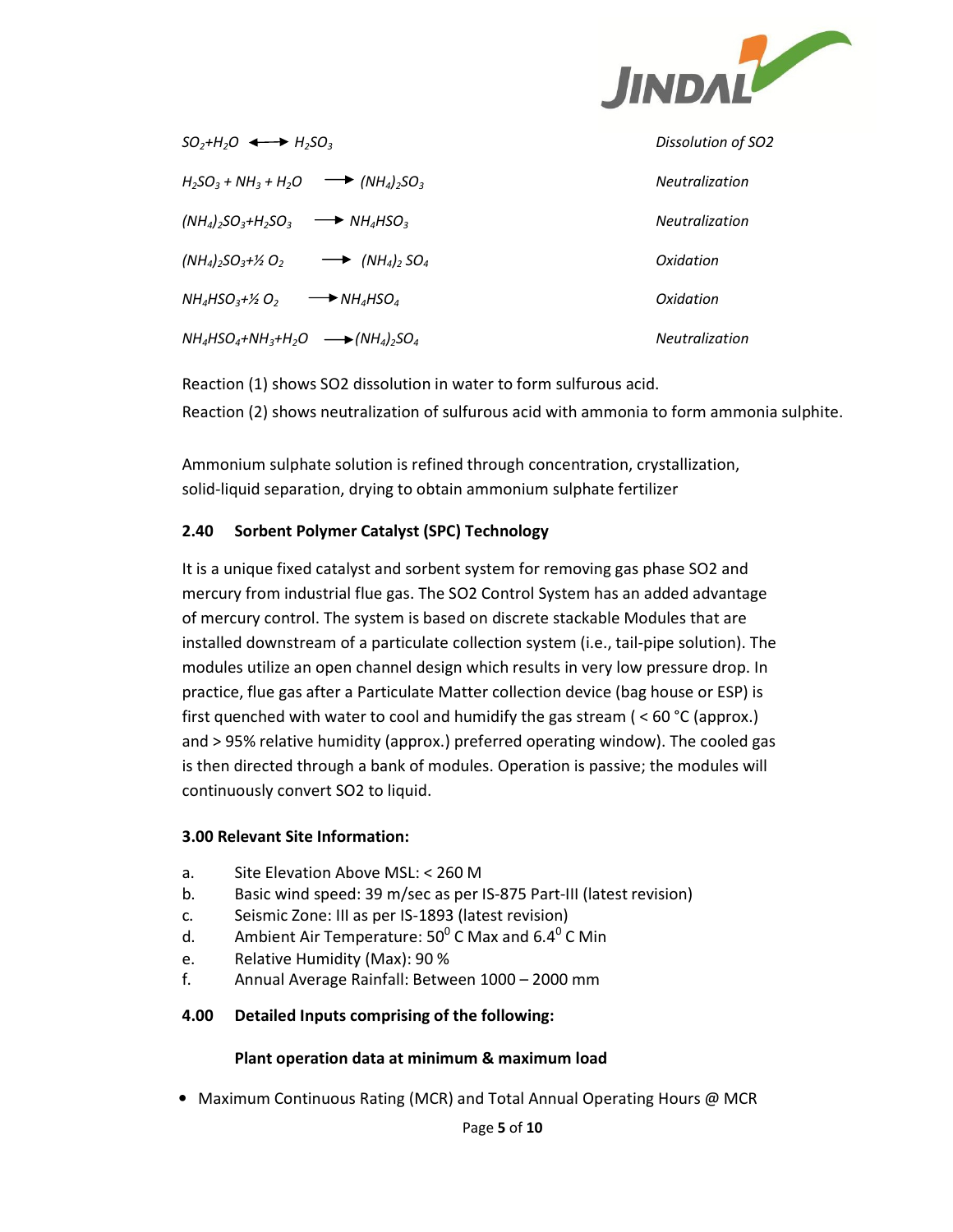

- Minimum Stable Load
- Annual Capacity Factor
- Net Plant Heat Rate
- Total Boiler Heat Input
- Dispatch Mode / Plant Operating Scheme
- Ambient Atmospheric / Climate Conditions
- Number of Annual Cold and Warm Starts
- Desired Availability / Redundancy Philosophy
- Control system
- Fuel data
- Flue Gas data
- Fly Ash data
- Emission data
- Utilities detail
- Desired waste water data

#### **For Design Input Data, refer Annexure A11 (EUP1) & A12 (EUP2 & EUP3)**

#### **5.00 General Scope of Work:**

The intent of this document is to define all the systems required to be supplied, installed and commissioned in an operating plant to take care of the revised emission norms stipulated by the MoEF. The modifications required in the operating plant to ensure continues operation without major shut downs are also part of the scope of the bidder. The Detailed scope for the civil, mechanical, electrical and C&I works shall include but not limited to Design, Engineering, Manufacture, Assembly, Testing at manufacture's works, Packing, Forwarding, Procurement, Supply & Delivery including transportation upto site including Transit Insurance, receiving & unloading, proper stacking, storage, transportation/shifting from stores to erection site, pre-assembly, assembly, complete installation, Erection, Testing & Commissioning of Flue Gas De- Sulphurization (FGD) DeSox dismantling, repairing, supply of labour, supervision, tools & tackles, testing & measuring instruments for commissioning, implements, commissioning, trial operations, PG Test etc. complete with all materials, accessories for efficient & trouble free installation and operation as per specification and scope defined in Bidding Documents of Flue Gas De-Sulphurization (FGD) DeSOx for 1000 MW (4X250 MW) – EUP1 and 2400 MW (4 X 600 MW) – EUP 2 & 3, O.P Jindal Super Thermal Power Project at Tamnar, Raigarh District of Chhattisgarh.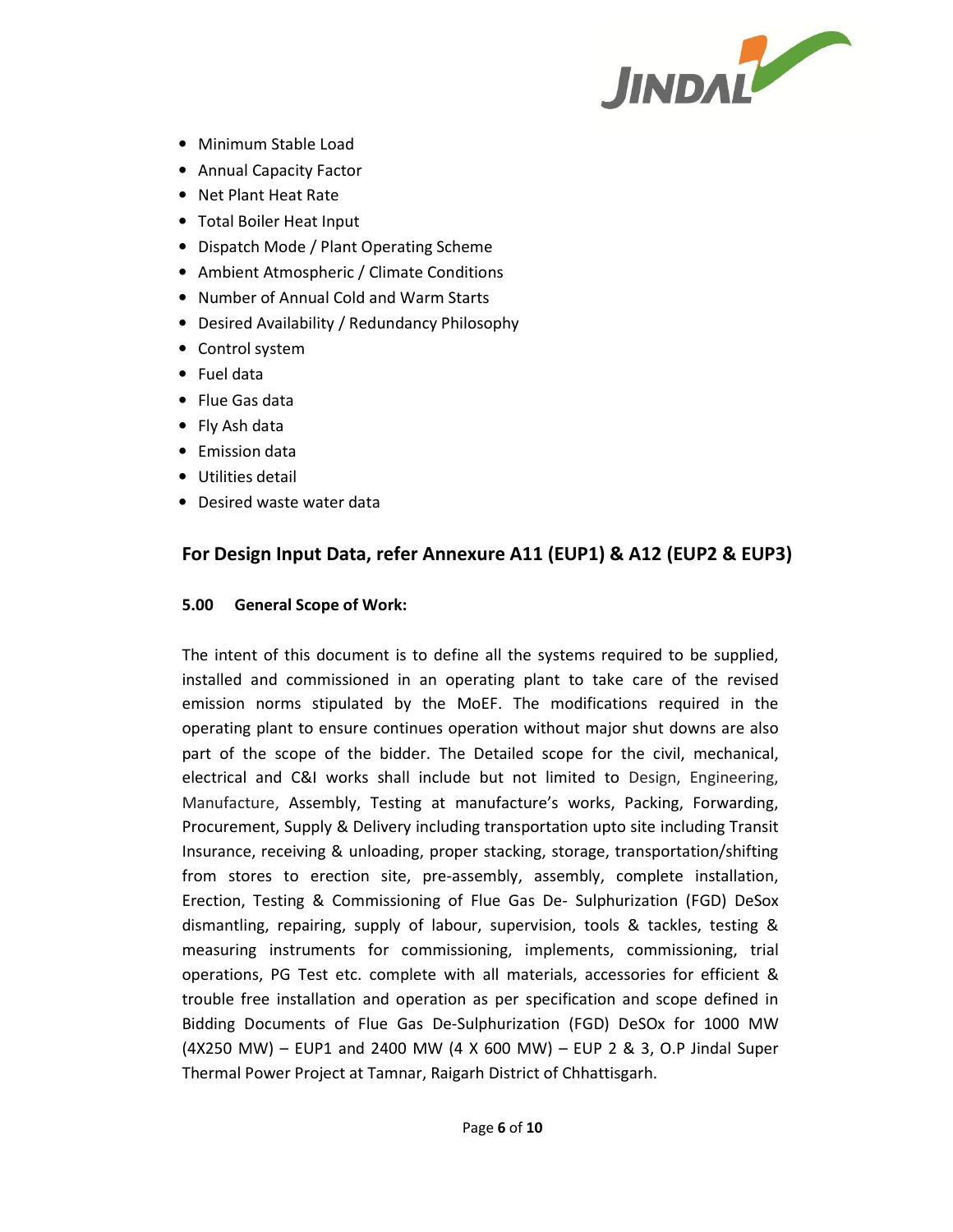

#### **6.00 Execution Methodology**

The Bidders have to quote for the entire scope of work on an **EPC Basis** with Price Breakup furnished as per the Price Schedule. In case any Bidder does not furnish the Price Schedule in the desired format such Bidders shall be termed as Non Responsive.

However, alternately, as the Technology suppliers for the FGD installation are pre dominantly international suppliers and, JPL in order to optimize the cost would like to get limited works executed by the Technology suppliers. JPL's parent company namely JSPL has expertise in fabrication and erection of steel structures as well as all types of technological structures. JPL along with its associate company PPEL has expertise in Project management, Civil construction and mechanical and electrical erection works. In view of the expertise available within the company and its associated companies a Division of Responsibilities has been identified and JPL would like the bidders to furnish prices in the Price Schedule for their Scope of Work. JPL also would like the bidders to indicate the take out prices in the Price Schedule for the scope of work identified to be executed by JPL and its associates.

However, if the Take out Prices offered by the Bidder is not as per market prevailing prices then Bidder will have to execute the entire scope of works. Owner reserves the Right to exercise the Take out Price option without assigning any reason what so ever.

Responsibilities of Civil & Erection Agency: (Pertaining to Take out prices)

- Receiving and unloading, proper stacking, storage, transportation / shifting from stores to erection site.
- Erection and commissioning of plant and equipment including and modification work, dismantling, repairing, supply of labor, supervision, tools & tackles, testing & measuring instruments for commissioning.
- Supply of fabricated structures, Technological Structures (Tanks & Vessels) and site fabricated technological structures like Absorber Tower, Stack, Atmospheric Storage Tanks and Ducts etc.
- Construction of Civil, structural and Architectural Works.
- Erection all risk Policy / Construction all risk Policy

#### **7.00 The FGD comprises the following system for EUP-1 & EUP-2 & 3**

This technical specification covers detailed scope of works for Wet Limestone Forced Oxidization DeSOx system only. Bidders offering alternate Technologies should similarly divide the scope under Mechanical system, Electrical system, Control & Instrument system & Civil, Architecture & Structural works sub section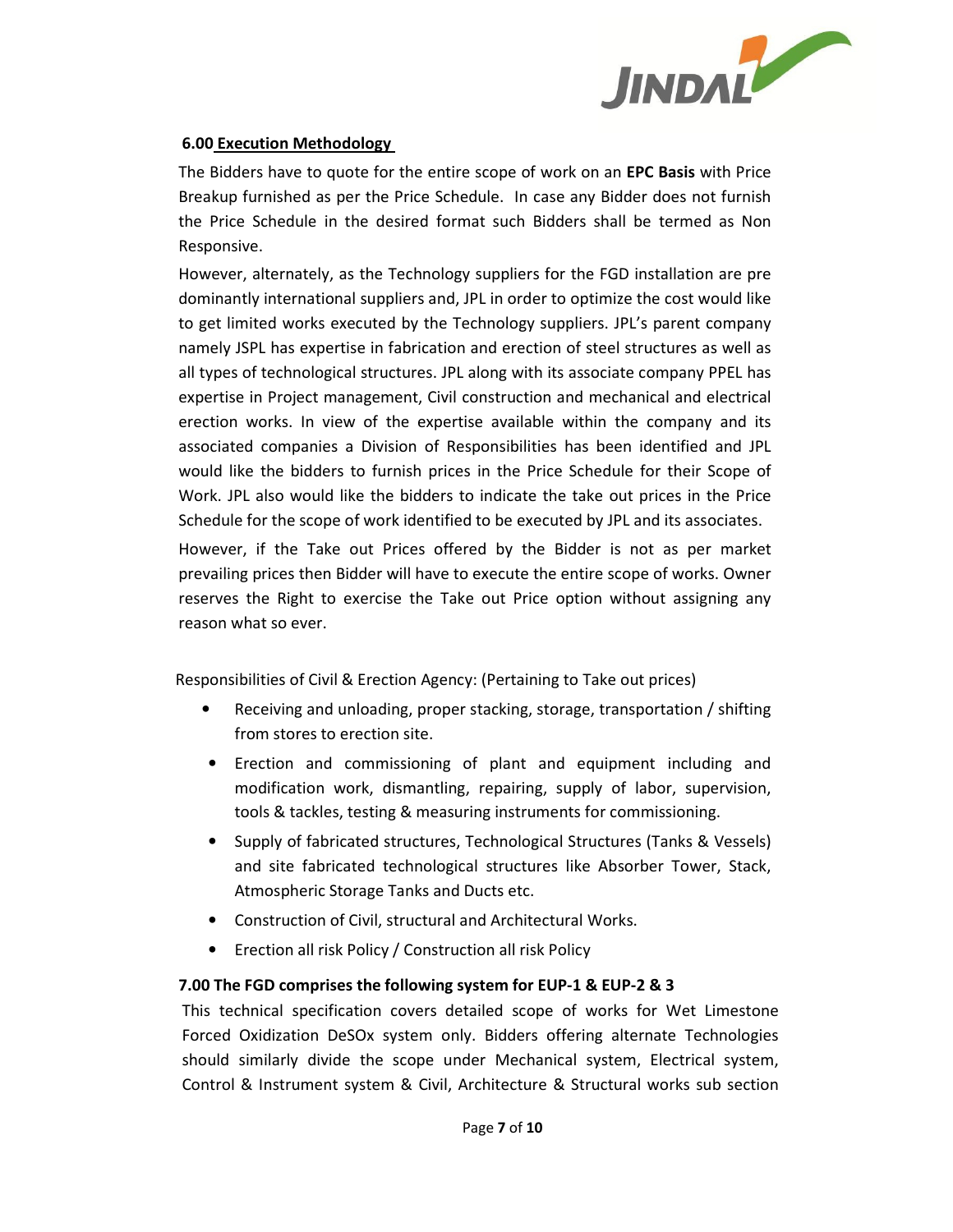

and provides Technical Data Sheet for all. Similarly all the tender drawings should be submitted according to the Technology being offered.

#### • **Lime stone storage and crushing system consisting of :**

- o Lime stone unloading system
- o Lime stone storage system
- o Lime stone crushing system
- o Crushed Lime stone storage & conveying system

#### • **Lime stone milling and slurry system consisting of :**

- o Lime stone milling system
- o Lime stone slurry preparation and distribution system
- **Flue gas system** 
	- o Inlet ducts
	- o Booster Fans
	- o Stacks & Measurement equipment

#### • **Absorber system consisting of :**

- o Absorber vessel
- o Spray headers
- o Nozzles
- o Mist eliminators
- o Reaction tank
- o Forced Oxidation system
- o Emergency quench system
- o Anti foaming system
- o Adipic acid system
- **Gypsum handling system consisting of :** 
	- o Gypsum slurry transfer pumps ( gypsum bleed pumps )
- **Process water system consisting of :** 
	- o Water Storage
	- o Water transfer pumps
- **HVAC system**
- **Fire Fighting system**
- **Compressed Air System**

The Configuration of the FGD plant is shown in the Process Flow Diagrams as

| below: EUP-1 | Annexure $-1$ |
|--------------|---------------|
| EUP-2 & 3    | Annexure $-5$ |

**Detailed design and engineering of all the equipment and equipment system(s).**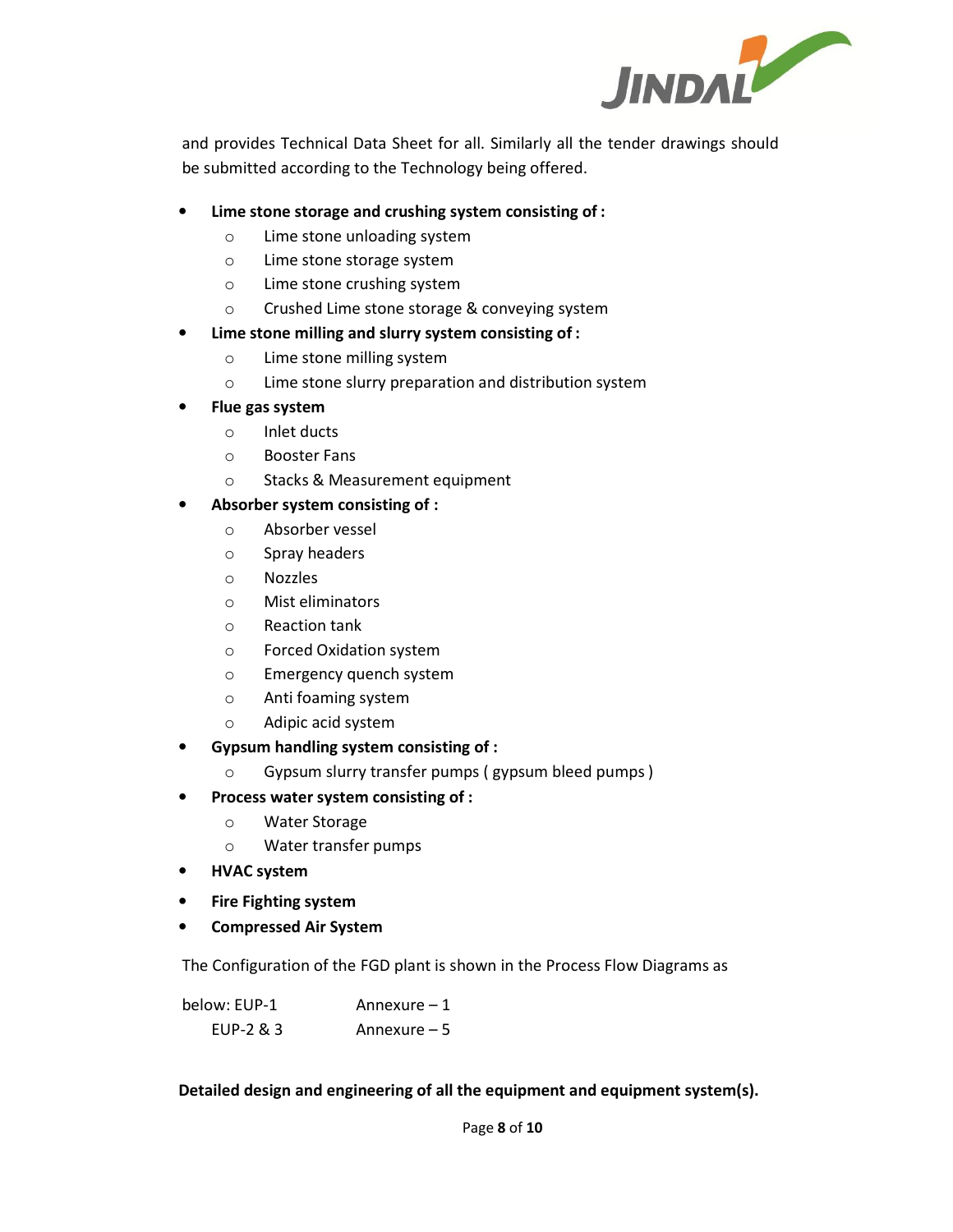

The general scope detailed above shall cover the following:

- (i) Complete manufacture including shop testing/ type testing.
- (ii) Providing engineering data, drawings, Commissioning procedures and O & M manuals, etc. for the Consultancy Engineer (PMC) review, approval and records.
- (iii) Packing and transportation from the manufacturer's workshop to site including transit insurance, customs clearance/ port clearance, if required.
- (iv) Receipt, unloading, storage, preservation, conservation and insurance of equipment at site.
- (v) Fabrication, pre-assembly, (if any), erection, testing and putting into satisfactory operation of all the equipment including successful completion of facilities.
- (vi) Associated civil, structural, architectural, electrical and C&I Design works.
- (vii) Commissioning and completion of facilities and Performance Guarantee Tests after successful completion of initial operation.
- (viii) Furnishing of spares on FOR site basis and handing over to Owner's stores.
- (ix) Reconciliation with custom authorities, if applicable.
- (x) Satisfactory completion of the contract.

Based on site visit, bidder shall submit proposed layout for entire facility with their techno-commercial bid. Bidder shall clearly define all necessary modifications and relocation of existing facilities, if required, along with proposed Layout to be submitted with the bid. The modification arrangement is to be proposed in such a manner that the shutdown required for integration of the FGD system is kept minimum. Any modification in the existing ducting or temporary ducting, dampers shall be planned in advance and installed in minimum time.

#### *In the absence a modification document, the bid shall be deemed incomplete and may be liable for rejection.*

The Bidder shall be responsible for providing all material, equipment and services, specified or otherwise which are required to fulfill the intent of ensuring operability and the reliability of the complete system covered under this specification.

Cleaning of any debris produced by the bidder during erection and commissioning shall be done immediately at each front by the bidder so as not to hinder the safe operation of the operating power plant.

Bidder to extend all help and documentary support for compliance and addressing any statutory issues raised at site which pertains to the area/ work under bidder's scope.